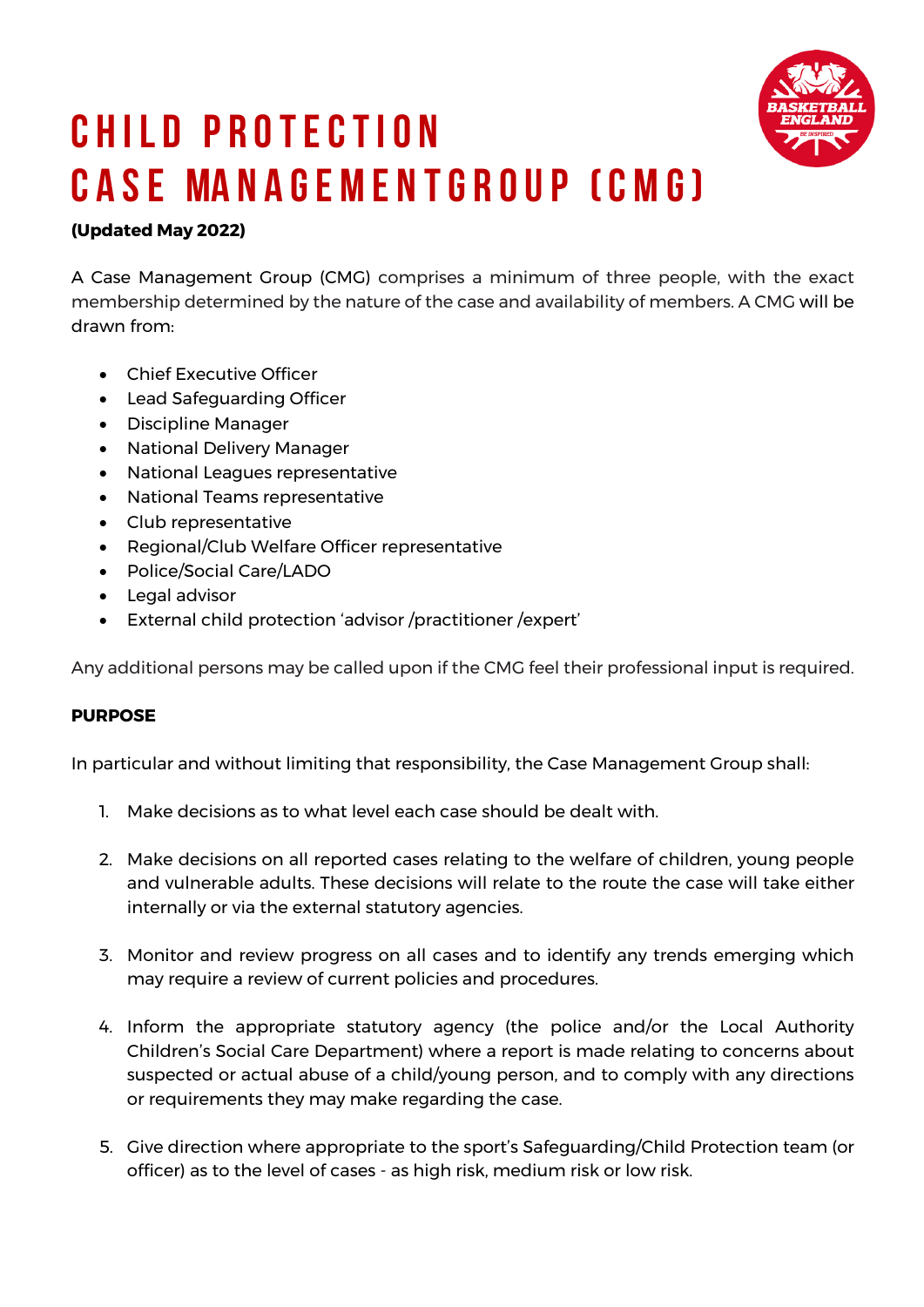- 6. Determine where appropriate which cases the Case Management Group need to be directly involved with and advising on what level of investigation should be undertaken.
- 7. Analyse any reports commissioned and determine whether any further actions are required.
- 8. Make initial decisions regarding risk from the information received and determine how such risks are to be managed.
- 9. Consider medium and low risk cases and decide whether to issue any conditions regarding further participation in the sport.
- 10. Consider any criminal records disclosure information in accordance with the (sport's) safer recruitment protocol. Any disclosures which contain "non-conviction information" should be considered by the Case Management Group.
- 11. Advise generally on matters of safeguarding policy, strategy and procedure, and to approve appropriate protocols.
- 12. Advise on referrals of individuals to the Disclosure and Barring Service

#### **MEMBERSHIP**

Case Management Group members will be expected to:

- be able to speak for their discipline with authority
- hold the organisation to account where appropriate
- ensure that they attend the meetings regularly
- accept that on occasions they may be called upon to endorse a CMG decision or resolution not
- in line with their own views
- have their dissent from a decision or action recorded
- declare any conflict or potential conflict of interest

It is essential that the collective experience of the Case Management Group includes:

- operational experience and knowledge of multi-agency safeguarding
- detailed knowledge of the legislation and guidance relating to safeguarding issues
- excellent communication and inter-personal skills, and to be able to relate to professionals
- within the statutory agencies, members and officials of the sports club etc
- an understanding of anti-discriminatory practice

### **SPECIFIC ROLES: CHAIRPERSON**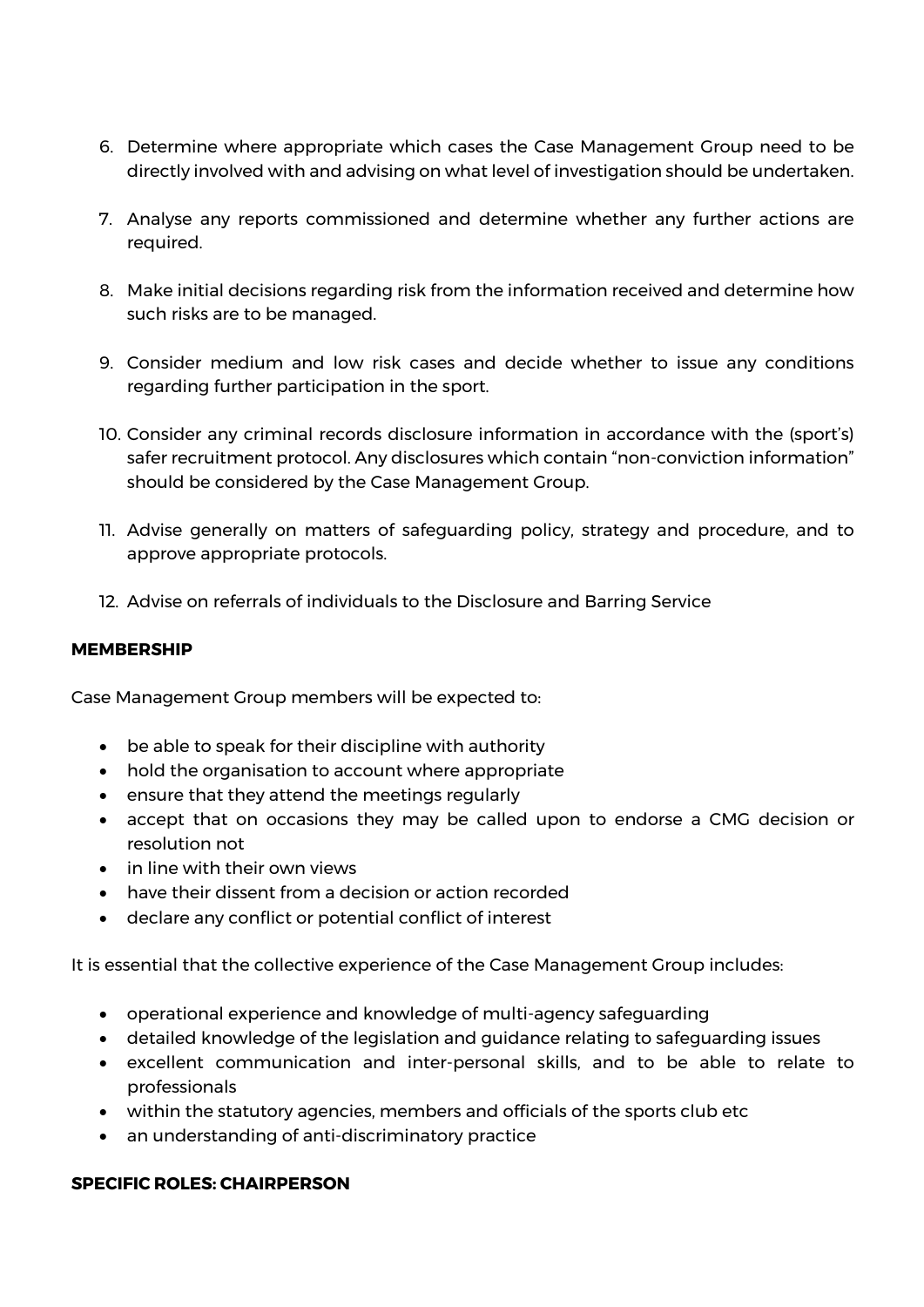- 1. The Chairperson will be a Senior Officer within the sport or an independent Safeguarding/Child Protection Advisor, appointed by a Senior Officer.
- 2. The Chairperson will be able to chair the meetings, demonstrating personal authority to ensure clear and meaningful decision-making.
- 3. The Chairperson will be able to communicate effectively with the sport's Council and Governing Body as appropriate in relation to safeguarding/child protection policies and practice.

### **INDEPENDENT SAFEGUARDING/CHILD PROTECTION ADVISER**

The Independent Safeguarding/Child Protection Adviser will:

- 1. have a professional qualification and substantial safeguarding/child protection experience
- 2. have a thorough understanding of safeguarding/child protection legislation and the workings of statutory agencies
- 3. have expertise in relation to risk assessments and the management of risk
- 4. bring to the CMG and the sport an independent safeguarding perspective

#### **TERMS OF REFERENCE**

- 1. All referrals of potential child abuse, neglect, child welfare, poor practice/misconduct or because of information received through a DBS disclosure must be reported directly to Basketball England.
- 2. The Basketball England Child Protection Case Management Group (CMG) shall be appointed for each case by the Basketball England Lead Safeguarding Officer or the Basketball England Chief Executive.
- 3. The persons appointed shall be suitably experienced and/or qualified and will familiarise themselves with the relevant legislation, policies and guidance.
- 4. The Basketball England Lead Safeguarding Officer can directly advise the Police/Children's Social Care in the event of child protection allegations deemed urgent. The Basketball England Chief Executive should then be informed.
- 5. The CMG will operate independently of the Basketball England Board.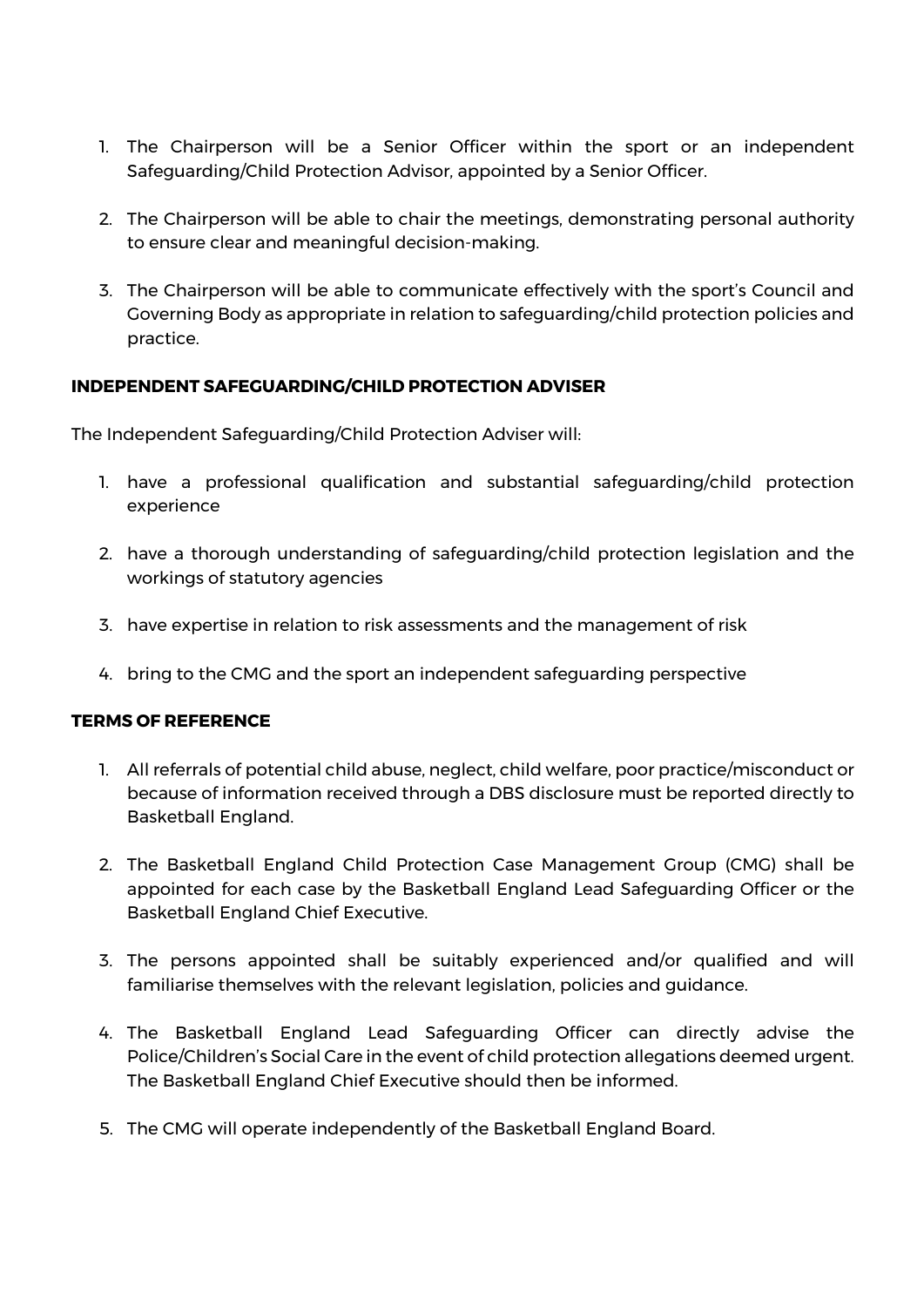- 6. Any person appointed to the CMG shall declare immediately to the Basketball England Lead Safeguarding Officer or Chief Executive should they discover they are connected, or have any conflict of interest in any case which would disqualify them from participation in any matters relating to that particular case.
- 7. All documents to be held under the management and direction of the Basketball England Lead Safeguarding Officer.
- 8. The Basketball England Lead Safeguarding Officer on receipt of referral will notify members of the CMG within 48 hours. Upon receipt of the allegation the CMG must have an initial discussion within 5 working days.
- 9. Where a case involves Police, Social Care or LSCB investigation, CMG will work in partnership to agree when it is appropriate to start and internal investigation. The CMG will decide in consultation with the statutory agencies whether to initiate a temporary suspension.
- 10. In the case of information received through DBS Disclosure the CMG will act as per 7 above and decide on the action (or no action) to be taken. An initial discussion should be held with at least 2 members of the CMG to decide if the information could be relevant to basketball. If either believe so, then:
	- Further information gathered from individual
	- CMG meeting held
	- Decide on if temporary suspension is necessary and subsequent investigation
- 11. All Child Protection and Welfare matters shall be regarded as highly confidential, not for disclosure outside of the CMG unless agreed by the group in the interests of safeguarding, and in line with the Data Protection Act.
- 12. Any member of the CMG who is accused of a criminal offence or poor practice misdemeanour shall be immediately suspended from his/her duties with the CMG, pending investigation. The Basketball England Chief Executive Officer is the only person who can discharge any CMG member for whatever reason deemed inappropriate in any post connected to CMG appointment.
- 13. A member appointed to the CMG may resign in writing addressed to the Basketball England Chief Executive Officer or Lead Safeguarding Officer. In the event of a resignation the knowledge, information and case details of any case pending, completed or spent shall remain confidential with a binding and permanent obligation.
- 14. The CMG may decide on the appropriate sanction, as outlined in the reporting procedures. They may also decide to refer a matter to the Basketball England Chief Executive Officer, another Basketball England department or process, or to another organisation.